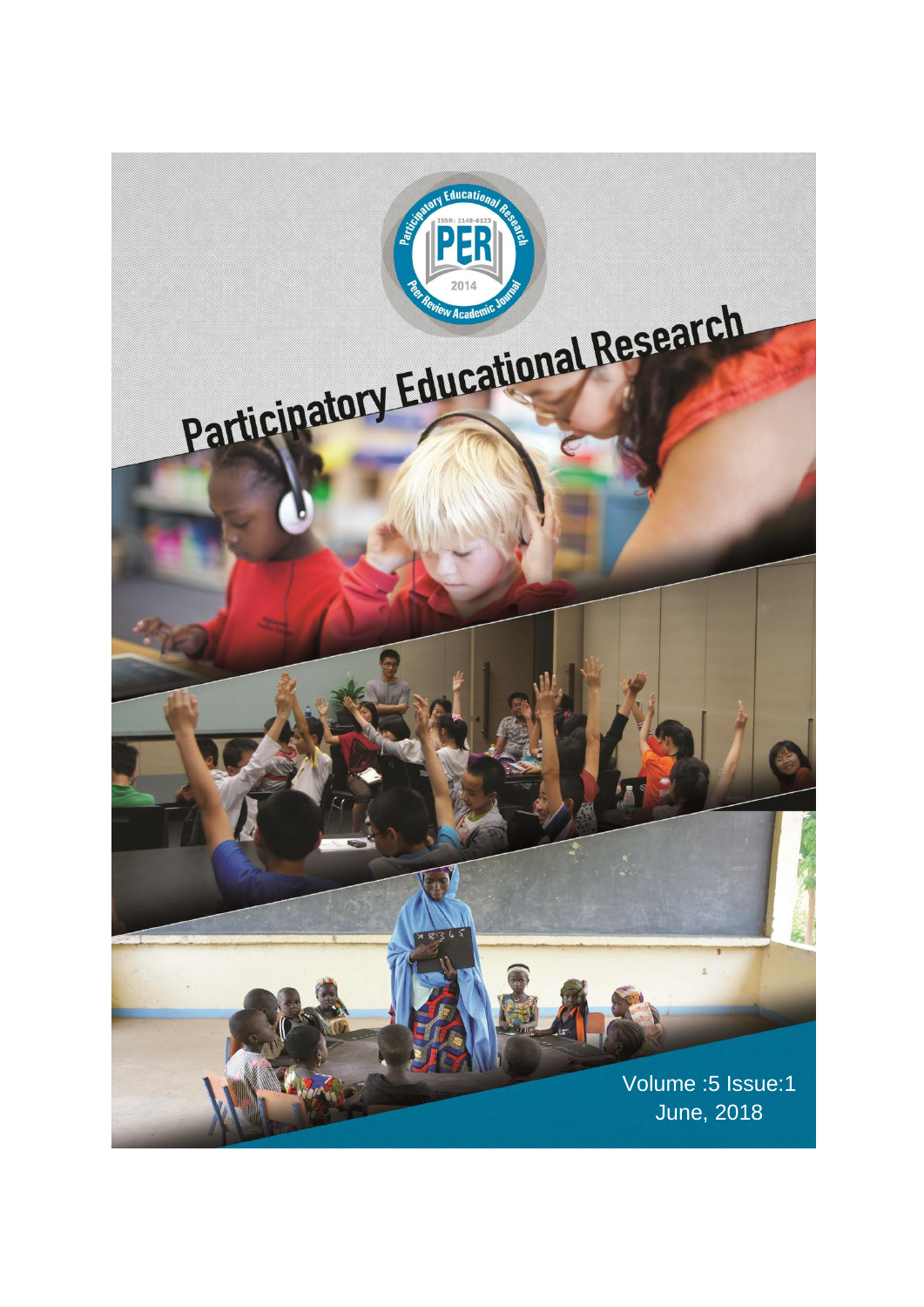# Participatory Educational Research (PER)

ISSN: 2148-6123

Double Blind Peer Review International Academic Journal

Volume 5, Issue 1 June 2018

Indexed in Eric, Ebsco, Directory of Research Journals Indexing (DRJI), Turkish Educational Index, Google Scholar, Idealonline, Crossref

*Participatory Educational Research (PER)*

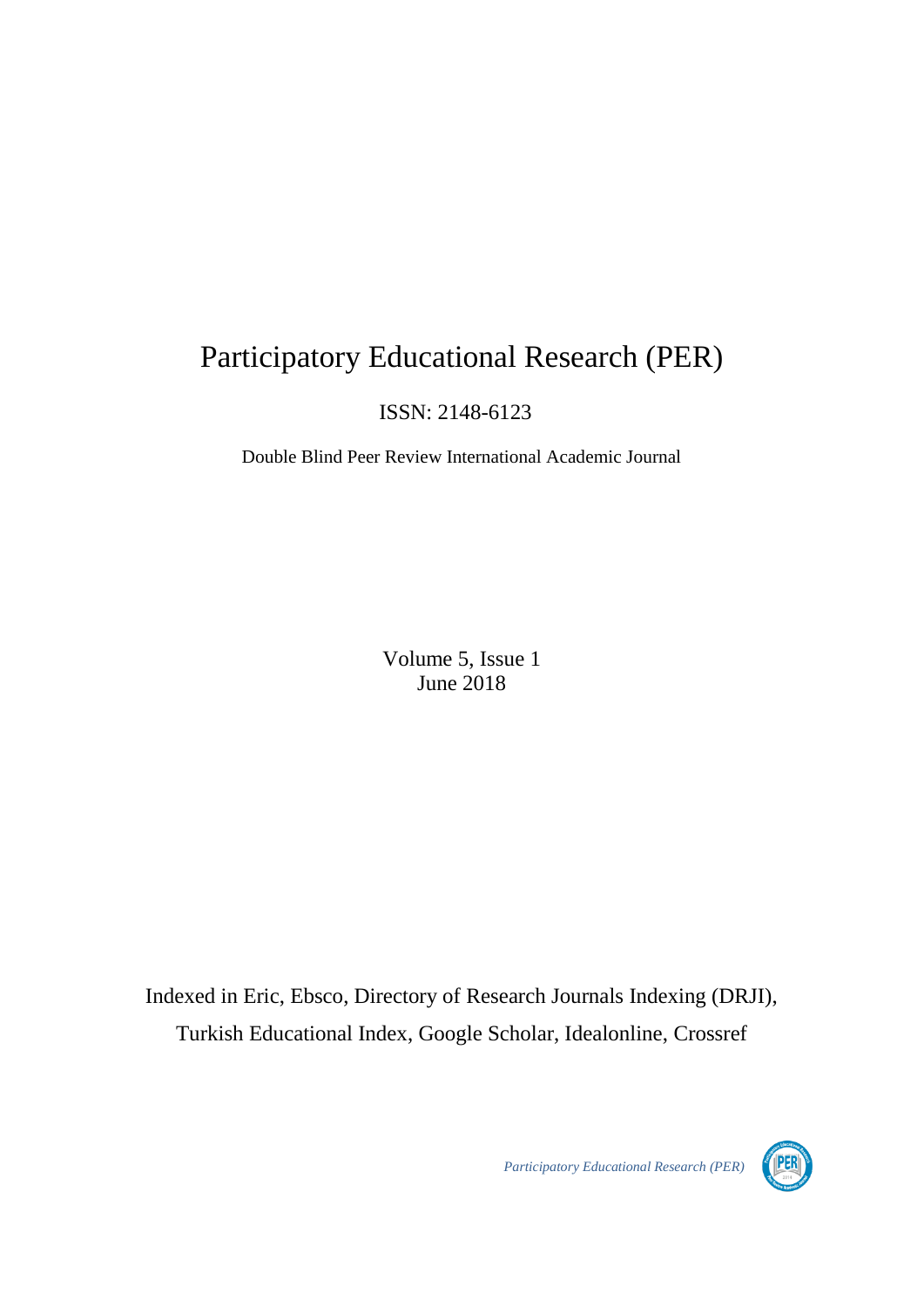**OWNER & PUBLISHER** Dr. Özgen KORKMAZ Amasya Unversity, Technology Faculty, Department of Computer Engineering Amasya/Turkey

# **EDITOR IN CHIEF**

Dr. Özgen KORKMAZ (Amasya University,Instructonal Technology , Turkey)

#### **EDITORS**

Dr. Recep ÇAKIR (Amasya University,Instructonal Technology , Turkey)

Dr. Norma NEL (University of South Africa, Educational Psychology, South Africa)

Dr. Norma ROMM (University of South Africa, Adult Basic Education and Youth Development, South Africa)

#### **EDITORIAL BOARD**

Dr. Ahmet MAHİROĞLU (Gazi University, Turkey) Dr. Aykut Emre BOZDOĞAN (Gaziosmanpaşa University, Science Education, Turkey)

Dr. Buket AKKOYUNLU (Hacettepe University, Turkey)

Dr. Chi-Jen HUANG (National Chiayi University, Taiwan)

Dr. Dimiter G. VELEV (University of National and World Economy, Bulgaria)

Dr. Dragana Martinovic (University of Windsor, Canada)

Dr. Deniz DERYAKULU (Ankara University, Turkey)

Dr. Dorian Stoilescu (University of Western Sydney NSW, Australia)

Dr. Ertuğrul USTA (Necmettin Erbakan University, Instructional Technology, Turkey)

Dr. Fok PING-KWAN (Hong Kong Institute of Education, Hong Kong)

Dr. Gail CARUTH (Texas A&M University-Commerce, USA)

Dr. Hafize KESER (Ankara University, Turkey)

Dr. Halil İbrahim YALIN (Gazi University, Turkey)

Dr. Hsueh-hua CHUANG (National Sun Yat-sen University, Taiwan)

Dr. H. Ferhan ODABAŞI (Anatolia University, Turkey)

Dr. Helen R. ABADIANO (Central Connecticut State University, USA)

Dr. Esteban Vazquez Cano (Universidad Nacional de Educación a Distancia, Spain)

Dr. Inés LOZANO-CABEZAS (University of Alicante, Spain)

Dr. Janet MCINTYRE(Flinders University Adelaide Area, Australia)

Dr. Javier Fombona CADAVIECO (Universidad de Oviedo, Spain)

Dr. Jeffrey L. DEREVENSKY (McGill University, Canada)

Dr. Jeonghee NAM (Pusan National University, Korea)

Dr. John HAMMOND (University of Canberra, Australia)

Dr. José GIJON PUERTA (Universidad de Granada, Spain)

Dr. Kristóf FENYVESI (University of Jyväskylä, Finland)

Dr. LDM LEBELOANE (University of South Africa, South Africa)

Dr. LINPU WANG (Zhejiang International Studies University, China)

Dr. Maria Angeles Pascual Sevillano (Universidad de Oviedo, Spain)

Dr. Marcos Jesús IGLESIAS-MARTINEZ (University of Alicante, Spain)

Dr. Margaret MURUGAMI (Kenyatta University, Kenya)

Dr. Michelle FINESTONE (University of Pretoria, South Africa)

Dr. Mike DIBOLL (University of Sussex, UK)Dr. Mary C. HERRING (University of Northern Iowa, USA)

Dr. Mitchell BECK (Central Connecticut State University, USA)

Dr. Murat GUNEL (TED University, Turkey)

Dr. Oktay AKBAŞ (Kırıkkale University, Turkey)

Dr. Oluyemi STEPHENS (University of South Africa, South Africa)

Dr. Orhan KARAMUSTAFAOĞLU (Amasya University, Turkey)

Dr. Petra ENGELBRECHT (Canterbury Christ Church University, UK).

Dr. Pieter Hertzog dU TOIT (University of Pretoria, South Africa).

Dr. Raymond LEBLANC (University of Ottawa, Canada)

Dr. Rachel OUTHRED (Oxford Policy Management, UK)

Dr. Revathy PARAMESWARAN (P.S. Senior Secondary school, India)

Dr. Ruth Gannon COOK (DePaul University, USA)

Dr. Soner M. ÖZDEMİR (Mersib University, Turkey)

Dr. Sofia D. ANASTASIADOU (University of West Macedonia, Greece)

Dr. Steve SHARRA (Michigan State University, USA)

Dr. Susana Agudo Prado (Universidad de Oviedo, Spain)

Dr. Süleyman YAMAN (Ondokuz Mayıs University,Turkey)

Dr. Ufuk KARAKUŞ (Gazi University, Tu4key)



*Participatory Educational Research (PER)*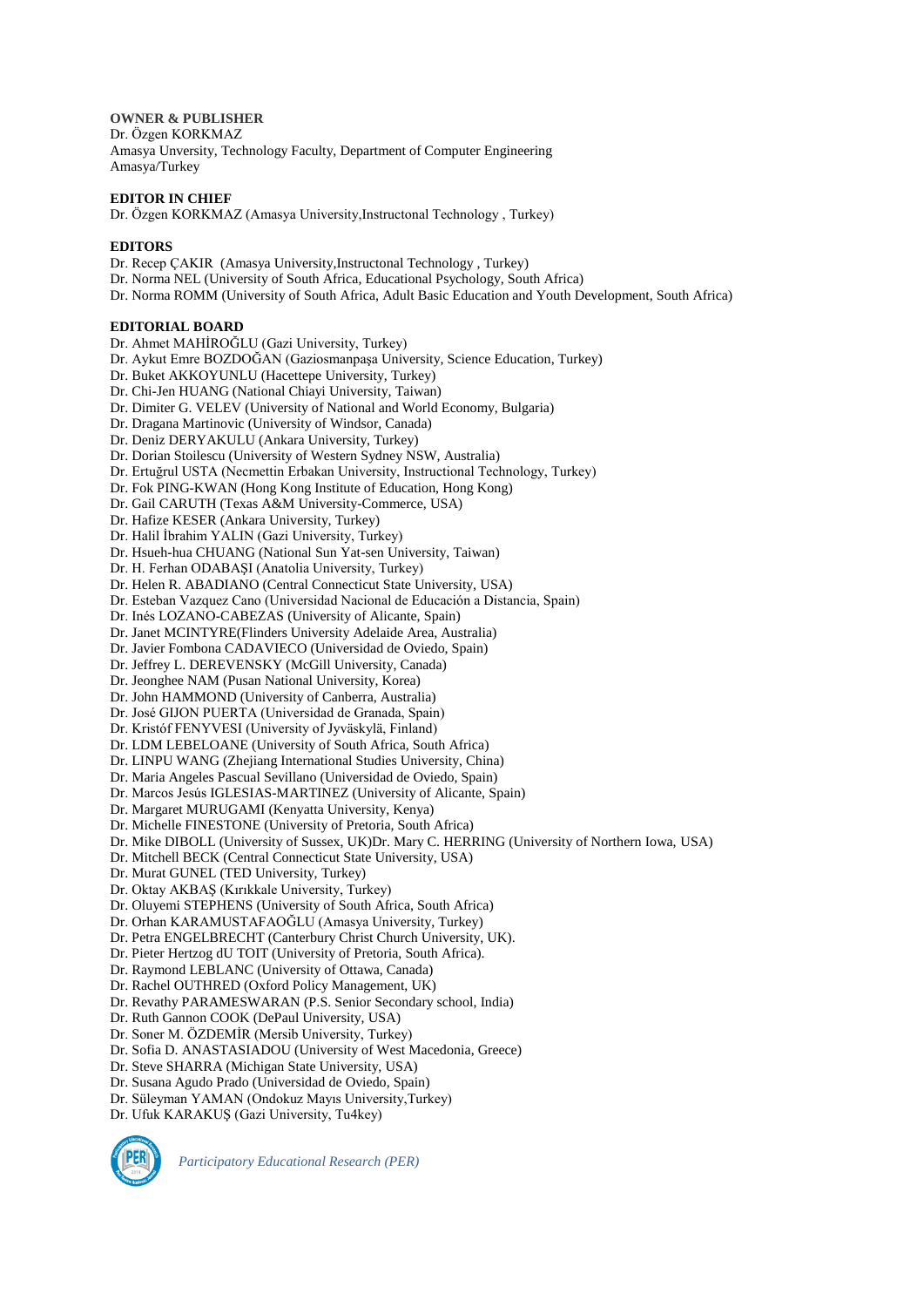Dr. Uğur DEMİRAY (Anadolu University, Turkey) Dr. Veronica McKay (University of South Africa, South Africa) Dr. Yurdal DİKMENLİ (Ahi Evran University, Kırşehir) Dr. Zeki KAYA (Gazi University, Turkey) Dr. Zsolt LAVICZA (Cambridge University, UK)

## **JOURNAL SECRETERIA**

Dr. Yavuz UNAL (Amasya University, Turkey) Lec. S. Serkan TAN (Amasya University, Turkey)

## **REVIEWER OF THE ISSUE**

Aykut Emre BOZDOĞAN (GOP University) Ertuğrul USTA (Necmettin Erbakan University) Mehmet KARA (Amasya University) Norma NEL (University of South Africa, South Africa) Norma ROMM (University of South Africa, South Africa Özgen KORKMAZ (AmasyaUniversity) Recep ÇAKIR (Amasya University) Yurdal DİKMENLİ ( Ahi Evran University, Turkey)